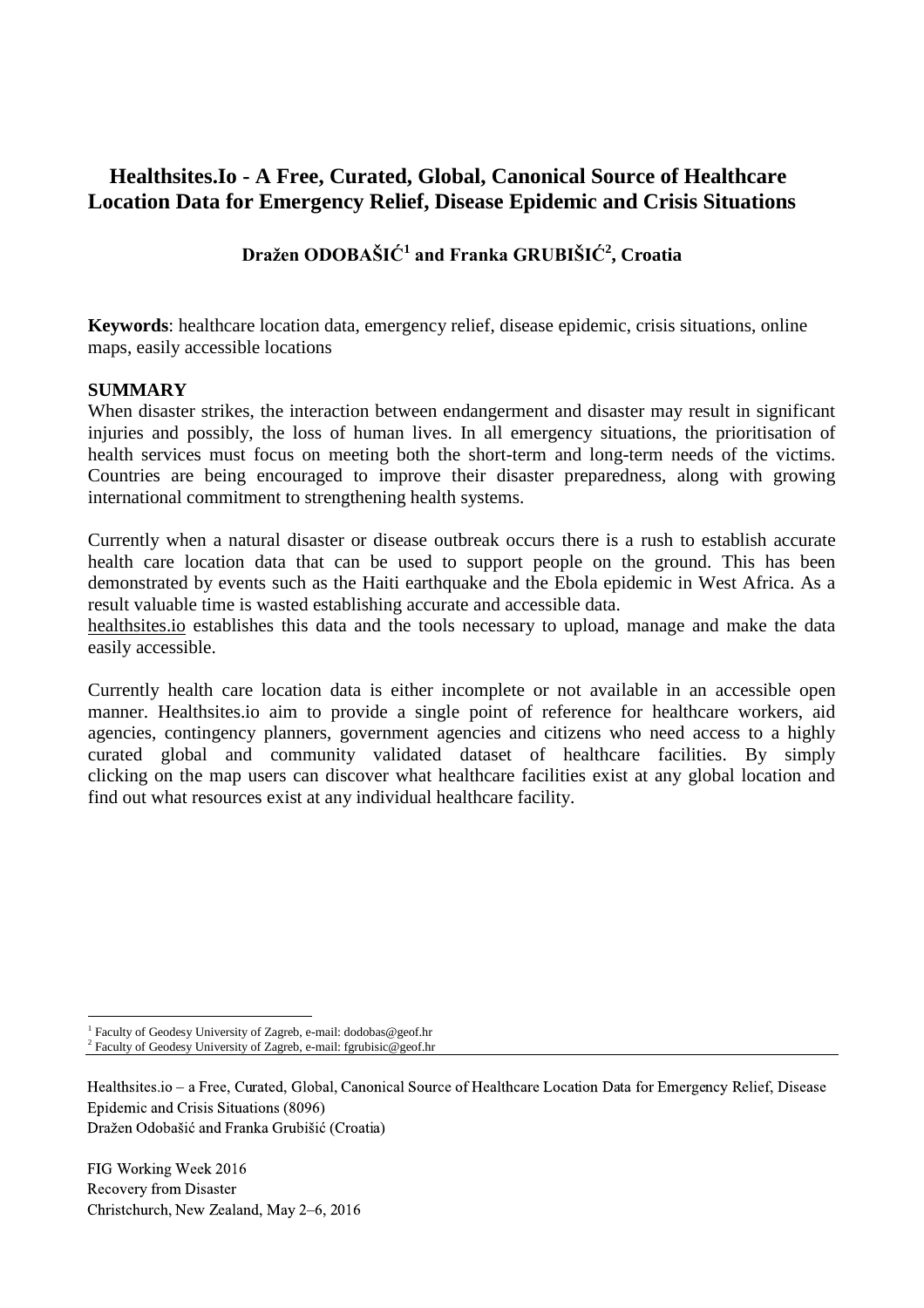# **Healthsites.Io - A Free, Curated, Global, Canonical Source of Healthcare Location Data for Emergency Relief, Disease Epidemic and Crisis Situations**

# **Dražen ODOBAŠIĆ<sup>3</sup> and Franka GRUBIŠIĆ<sup>4</sup> , Croatia**

## **1. INTRODUCTION**

Crisis situations create serious problems all around the world. They are inherently linked with land and thus the surveying profession. Over the last couple of years Volunteered Geographic Information (VGI) have emerged as an important additional source of information in disaster management (Dijkstra, Grubišić, Leitz, Kagerah, & Unger, 2015). Geographic data has become more opened, and with the rise of crowdsourcing mapping activities, geographic data has become more accessible for humanitarian actors. This is in line with the recent trend of citizens participating in disaster response by creating applications gathering and exchanging knowledge and information to official maps, which are open accessible for the public (Turoff, Hiltz, Bañuls, & Van den Eede, 2013).

With the advanced technology and its use, we've come to large volumes of data spread over multiple datasets. The variety of information management rules and software makes it hard for the humanitarian actors to use the data. Locating health facilities in disaster areas is a good example of this challenge. In terms of health facilities, many databases are available. Some, such as Open Street Map (OSM), are easily accessible but still largely incomplete, while others have more exact data but are not easily shared outside of the organizations which have gathered them. All these datasets complement each other in terms of geographical coverage and in terms of the information they contain, however they are almost never readily available in a consolidated, freely accessible way. This can seriously hamper initial relief efforts in emergencies (Saameli, Kalubi, Herringer, Sutton, & Roodenbeke, 2016).

To address these issues healthsites.io, the International Committee of the Red-Cross (ICRC) and the International Hospital Federation (IHF) have joined their competences and networks in order to create a free, curated, global source of healthcare location data.

## **1.1 Volunteering and…**

## **1.1.1 …Crisis Mappers**

 $\overline{a}$ 

The world is facing an increasing number of complex natural or man-made humanitarian crises. In order to respond to these growing challenges, humanitarian actors are deploying more and more innovative technologies and approaches to support relief aid (Haselkorn, 2009). Volunteer crisis

Healthsites.io – a Free, Curated, Global, Canonical Source of Healthcare Location Data for Emergency Relief, Disease Epidemic and Crisis Situations (8096)

Dražen Odobašić and Franka Grubišić (Croatia)

<sup>&</sup>lt;sup>3</sup> Faculty of Geodesy University of Zagreb, e-mail: dodobas@geof.hr

<sup>4</sup> Faculty of Geodesy University of Zagreb, e-mail: fgrubisic@geof.hr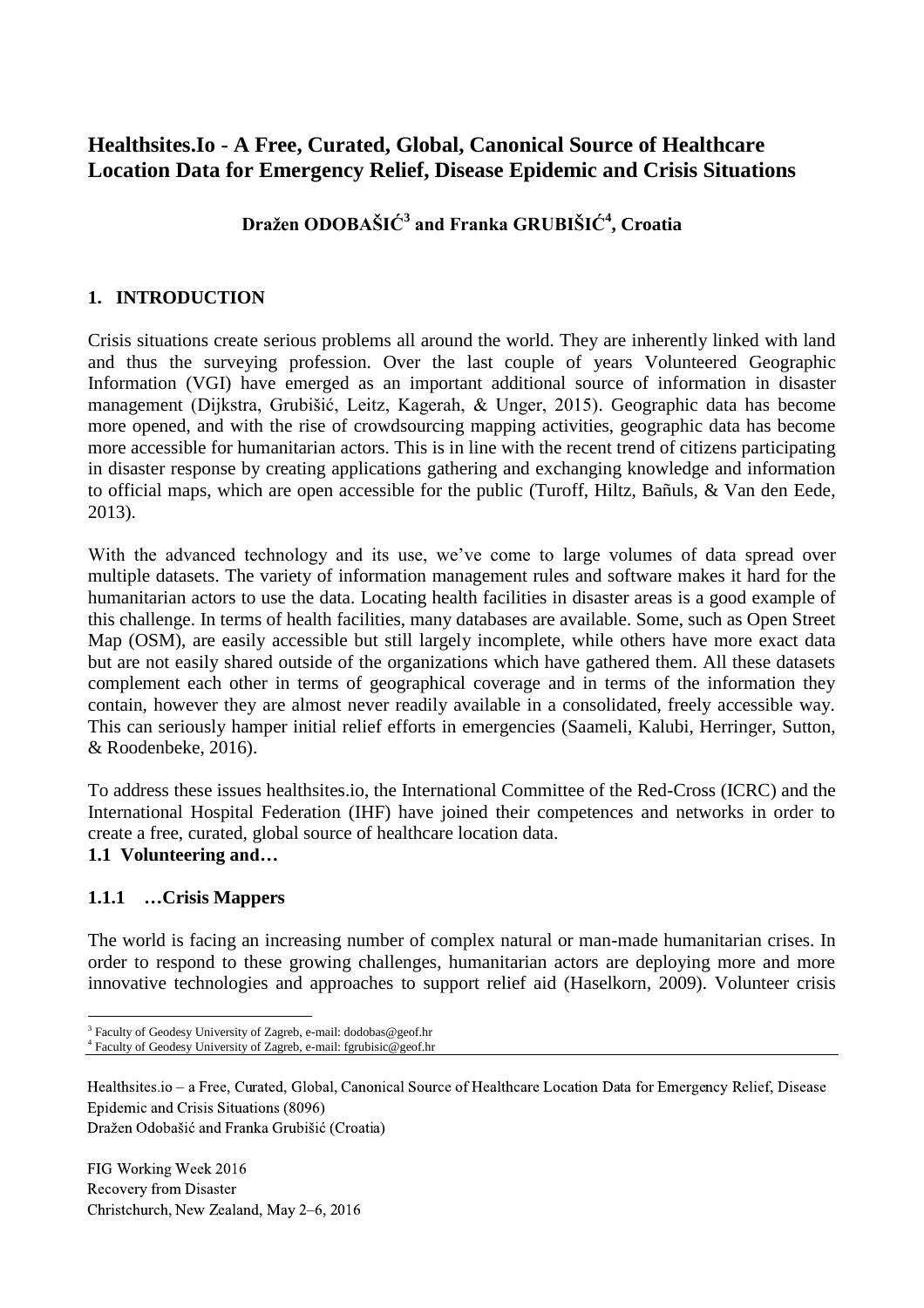mappers are a recent phenomenon driven by technological advances, online communities, and volunteerism. With the rise of interactive websites, social media, and online mapping tools, individuals across the world are able to participate in collecting data in response to a crisis (Resor, 2015).

## **1.1.2 …Geographic Information**

Geo-information are an example where humanitarian practices have dramatically evolved in the recent years with the emergence of the phenomena called by (Goodchild, 2007) Volunteered Geographic Information (VGI), or more generally by (Burns, 2014) "digital humanitarianism". The immediacy of locational information requirements and importance of data currency for natural disaster events highlights the value of volunteered geographic information (VGI) in all stages of disaster management, including prevention, preparation, response, and recovery. VGI technologies enable rapid sharing of diverse geographic information for disaster management at a fraction of the resource costs associated with traditional data collection and dissemination, but they also present new challenges. These include a lack of data quality assurance and issues surrounding data management, liability, security, and the digital divide (Haworth & Bruce, 2015).

## **2. THE IDEA**

The idea behind this open development initiative, called The Global Healthsites Mapping Project, is to create an online map of every health facility in the world and make the details of each location easily accessible. No such global data currently exists. Currently health care location data is either incomplete or not available in an accessible open manner. Healthsites.io aim to provide a single point of reference for healthcare workers, aid agencies, contingency planners, government agencies and citizens who need access to a highly curated global dataset of healthcare facilities. By simply clicking on the map users can discover what healthcare facilities exist at any global location and find out what resources exist at any individual healthcare facility.

In order to achieve this goal, the project has developed a specific master data management methodology which the healthsites.io team are in the process of implementing.

## **2.1 Vision**

When a natural disaster or disease outbreak occurs there is a rush to establish accurate health care location data that can be used to support people on the ground. This has been demonstrated by events such as the Haiti earthquake and the Ebola epidemic in West Africa. As a result, valuable time is wasted establishing accurate and accessible data. [Healthsites.io](http://healthsites.io/) establishes this data and the tools necessary to upload, manage and make the data easily accessible (Healthsites.io, n.d.).

Healthsites.io – a Free, Curated, Global, Canonical Source of Healthcare Location Data for Emergency Relief, Disease Epidemic and Crisis Situations (8096)

Dražen Odobašić and Franka Grubišić (Croatia)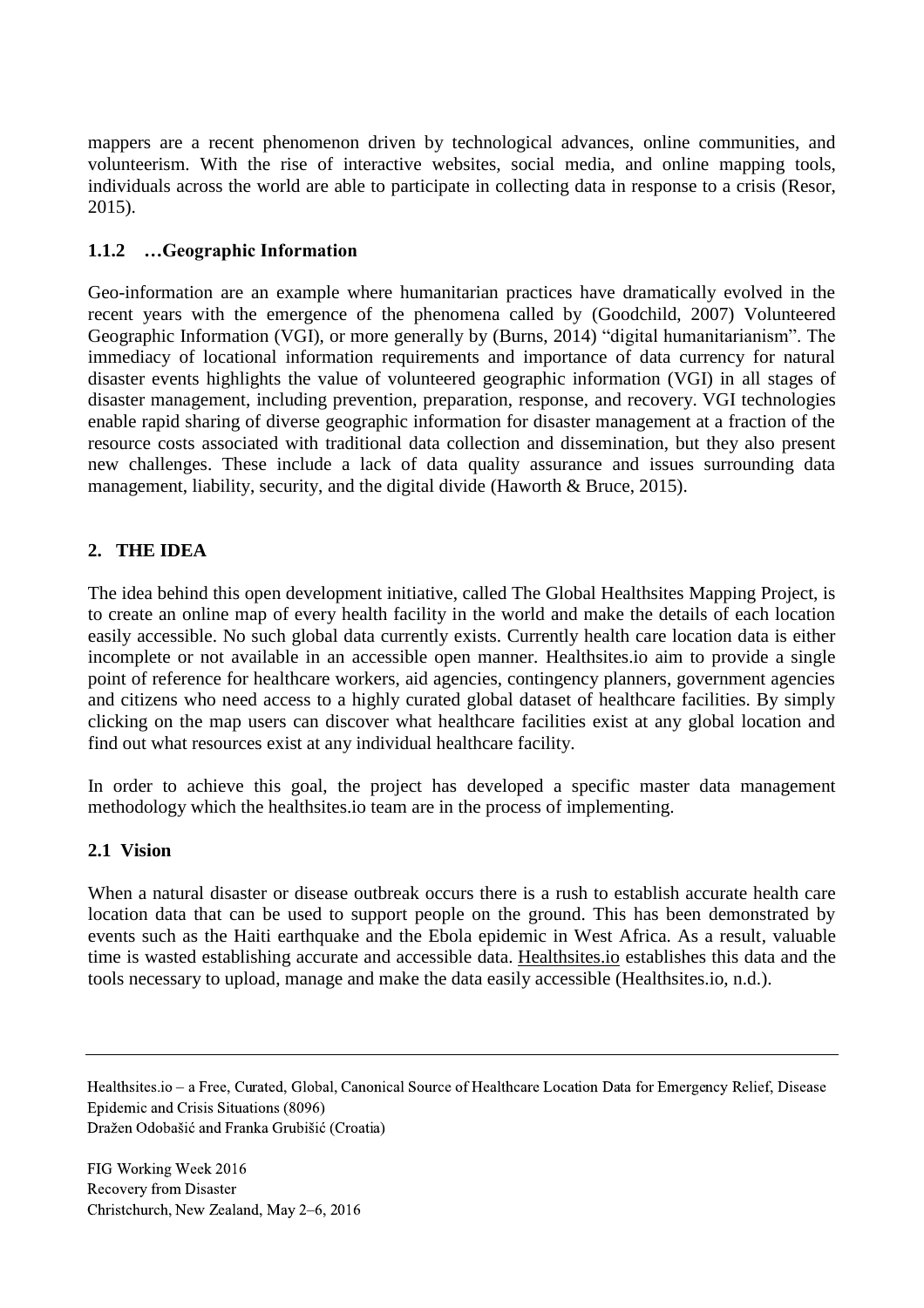The Healthsites Map will be of great value to members of the public, to health ministries and healthcare providers, and will be invaluable to first responders in emergency relief, disease epidemic and crisis situations.

Healthsites.io is based on four pillars:

- 1. **Global Scope** The Global Healthsites Mapping Project is an initiative to create an online map of every health facility in the world and make the details of each location easily accessible,
- 2. **Open Data Collaboration** Through collaborations with users, trusted partners and OpenStreetMap, capture and validate the location and contact details of every facility and make this data freely available under an Open Data License (ODBL),
- 3. **Accessible** Make the data accessible over the Internet through an API and other formats such as GeoJSON, Shape files, KML, CSV,
- 4. **Focus on health care location data** Design philosophy is the long term curation and validation of health care location data. The healtsites.io map will enable users to discover what healthcare facilities exist at any global location and the associated services and resources.

## **2.2 Why build a new database/service?**

- A. **Global focus**: All the data for the world in one place. Existing tools tend to have a narrow focus on specific region.
- B. **Clean extensible code base**: Should not be hard to pick up and go with the code
- C. **Rapid deployment**: Should be able to spin up an instance with minimal hassle
- D. **Highly validated data**: Have great focus on providing quality measures on Healthsites.io data
- E. **Community validated**: Enabling community to validate data based on community/social tools
- F. **Clean simple design**: Build a tool that is highly accessible for users and developers with a Zen like minimalism, narrowly focused on implementing Healthsites.io vision.
- G. **Standards compliant**

## **3. HEALTHSITES.IO APPROACH**

### **3.1 Datasets integration**

OSM, with its large number of entities, worldwide coverage and large community, was chosen as the main dataset of the project. Also, some databases from trusted partners were chosen. All this data together gathered and represented more than 170 000 health localities worldwide. In order to integrate all these datasets, which have different structures and values, and a data model, *Entity– Attribute–Value* model, based and inspired by the OSM data model, was chosen. It enables users to store information about anything. A FullTextSearch index has been implemented to enable searching for textual data. The importing process is based on a similar approach; a user needs to

Healthsites.io – a Free, Curated, Global, Canonical Source of Healthcare Location Data for Emergency Relief, Disease Epidemic and Crisis Situations (8096)

Dražen Odobašić and Franka Grubišić (Croatia)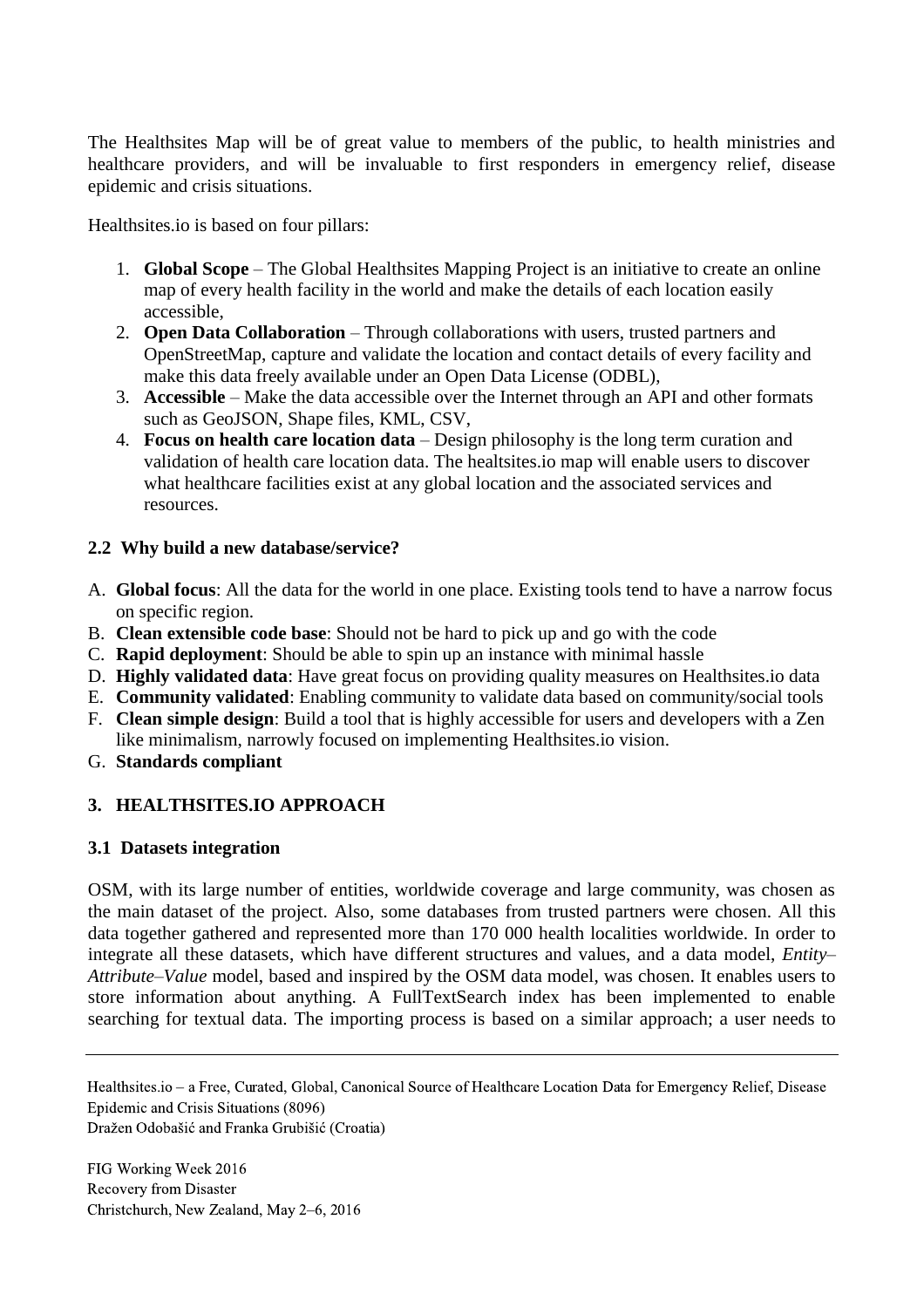define an attribute mapping file for Attributes that are going to be imported. These attributes are defined as either Mandatory (Table 1), Core (Table 2) or Other (Table 3).

*Table 1. Mandatory Attributes*

| No | Validatio | <b>Healthsi</b> | value     | N <sub>0</sub> | <b>Validatio</b> | <b>Healthsi</b> | value    |
|----|-----------|-----------------|-----------|----------------|------------------|-----------------|----------|
| 1. | mandator  | uuid            | unique id | 4.             | mandator         | geom            | lat/long |
| 2. | mandator  | date-           | date time | 5.             | mandator         | source          | Name and |
| 3. | mandator  | name            | Name of   |                |                  |                 |          |

### *Table 2. Core Attributes*

| No. | validation | <b>Healthsite</b> | value                                                       |
|-----|------------|-------------------|-------------------------------------------------------------|
| 5.  | core       | physical-         | address                                                     |
| 6.  | core       | contact-number    | number including international dialing code $(+250 252)$    |
| 7.  | core       | nature-of-        | clinic without beds, clinic with beds, first referral       |
| 8.  | core       | scope-of-         | all type of services, specialized care, general acute care. |
| 9.  | core       | operation (2)     | $24/24 \& 7/7$ ; open only during business hours; other     |
| 10. | core       | inpatient-        | Number of full time beds, number of part time beds          |
| 11. | core       | ancillary-        | Operating theater, laboratory, imaging equipment,           |
| 12. | core       | activities        | medicine and medical specialties, surgery and surgical      |
| 13. | core       | staff $(4)$       | X full time equivalent doctors and Y full time equivalent   |
| 14. | core       | ownership         | public, private not for profit, private commercial          |
| 15. | core       | raw-data-         | a link to the raw data file (.csv ect)                      |

# (5) *Table 3. Other Attributes*

| validatio | <b>Healthsite</b> | validatio | <b>Healthsite</b> | validatio | <b>Healthsite</b> |
|-----------|-------------------|-----------|-------------------|-----------|-------------------|
| other     | contact perso     | other     | url               | other     | Date entered      |
| other     | phone             | other     | country           | other     | Centre ID         |
| other     | mobile            | other     | <b>Status</b>     | other     | Org               |
| other     | email             | other     | Verified          | other     | Capacity $(N)$    |

Healthsites.io – a Free, Curated, Global, Canonical Source of Healthcare Location Data for Emergency Relief, Disease Epidemic and Crisis Situations (8096) Dražen Odobašić and Franka Grubišić (Croatia)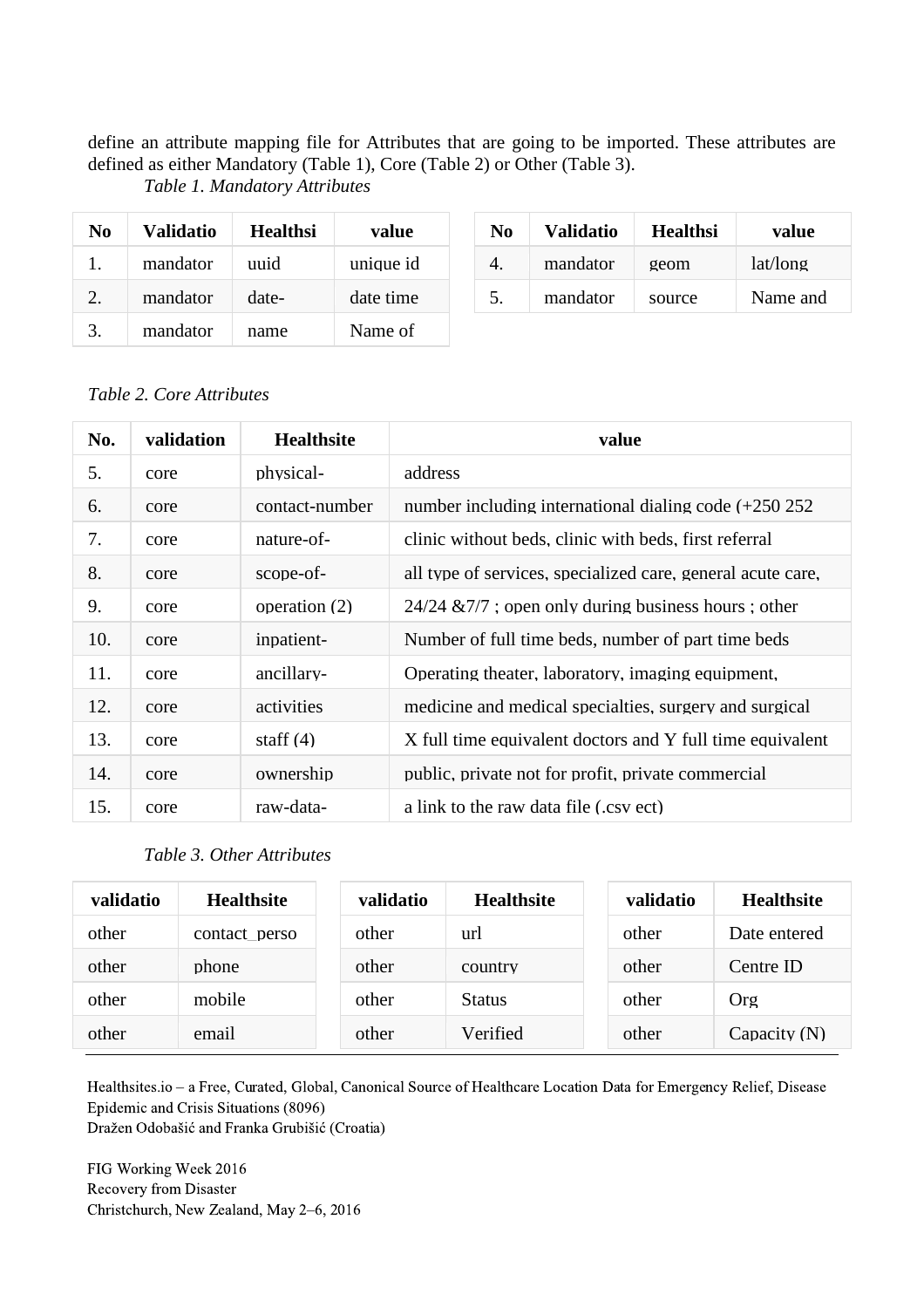| validatio | <b>Healthsite</b>  | validatio | <b>Healthsite</b> | validatio | <b>Healthsite</b> |
|-----------|--------------------|-----------|-------------------|-----------|-------------------|
| other     | Equipment          | other     | Water             | other     | District          |
| other     | Staff $(N)$        | other     | Power             | other     | $Adm2$ ID         |
| other     | Doctors            | other     | Comm.             | other     | Place             |
| other     | <b>Nurses</b>      | other     | Date open         | other     | Adm <sub>3</sub>  |
| other     | <b>Isolation</b>   | other     | Date closed       | other     | Location in       |
| other     | <b>PPE</b>         | other     | Province          | other     | <b>Notes</b>      |
| other     | <b>Burial Site</b> | other     | $Adm1$ ID         |           |                   |

However, this flexibility of storing information represented a risk potentially hampering the goal of having a curated database with easily accessible information. In order to address this issue, 15 core attributes (Table  $1 +$  Table 2) that are relevant for both the public and health professionals were defined by the International Hospital Federation. For most of these core attributes, defined values were set to enable comparisons. Indeed, an essential question such as "What type of health facilities is it" can vary greatly according to the national or organizational classification system (Saameli, Kalubi, Herringer, Sutton, & Roodenbeke, 2016).

As lot of data is expected, server based clustering approach has been opted. It offers full control of what actually gets clustered, as some search queries might return a lot of data, or some data is only visible for certain users. Clustered rendering minifies amount of data transfer between client and the server, which is nice for areas with limited connectivity or slow 'mobile data plans'.

## **3.2 Validation Process**

To be able to achieve reliability of health facilities data, some validation processes have been planned to be added to be project, which vary from simple to more complex ones. Every attribute can have one or more associated validators, with is ranging functionality: "email address should look like an email address' to more complex (which even rely on external services), like: "check if the Locality address is similar to results returned by external geocoding services".

There will also be a validation process based on user reputation (Figure 1) to assess the reliability of data through a Locality Validity Index (LVI). This reputation based process consists of 4 steps. The first step takes place during data integration. Depending on source of the data, the LVI obtains a score ranging from 0 to 10; 0 being for data added by a new user, 10 for data from a community trusted user and 5 if it is a batch of data coming from a Ministry of Health or a healthcare organization. The reliability of the user is based on the monitoring of his activity on the platform and the crosscheck of his activity by other users. Secondly, once the data is displayed on the map of

Healthsites.io – a Free, Curated, Global, Canonical Source of Healthcare Location Data for Emergency Relief, Disease Epidemic and Crisis Situations (8096) Dražen Odobašić and Franka Grubišić (Croatia)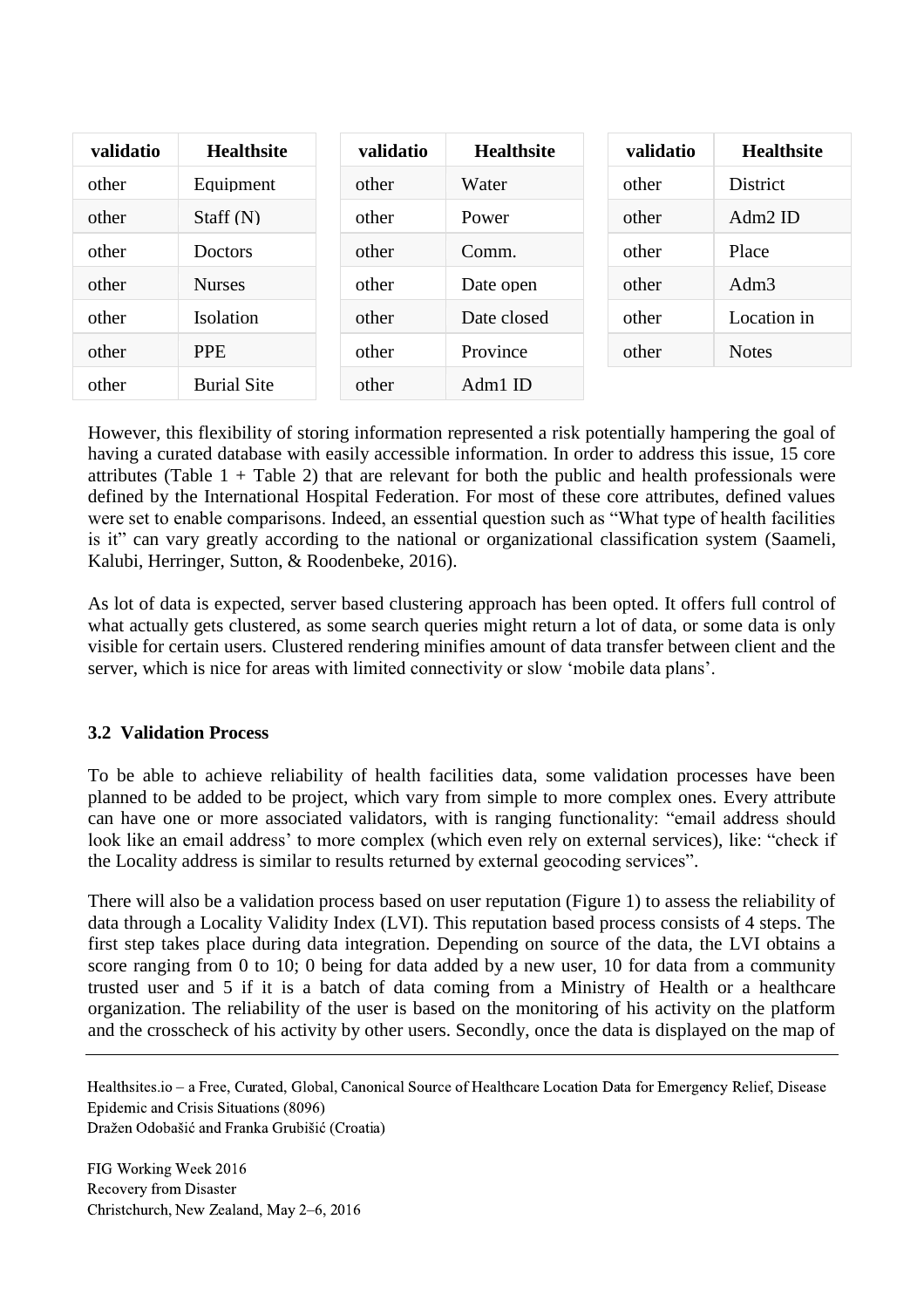Healthsite.io, any user can complete missing attributes data and modify or validate existing attributes data through a tweet channel. Thirdly, the more users confirm the validity of information, the higher the LVI becomes. Within this step, if an authoritative user such as a staff of health organization, verifies information, the LVI becomes even higher. Finally, if time goes without anyone validating the record, the LVI progressively decreases (Saameli, Kalubi, Herringer, Sutton,  $\&$  Roodenbeke, 2016).





### **3.3 Data Life Cycle**

Healthsites.io differentiate themselves from other great open dana projects like OpenStreetMap (OSM), Ushahidi, Sahana etc. by their design philosophy. The focus is on the long term continued curation and validation of dana for a single domain, and then exchange and share dana freely with other initiatiaves in a way that healthistes will import dana from OSM, validate and improve the data, and then push it back to OSM.

Healthsites.io – a Free, Curated, Global, Canonical Source of Healthcare Location Data for Emergency Relief, Disease Epidemic and Crisis Situations (8096) Dražen Odobašić and Franka Grubišić (Croatia)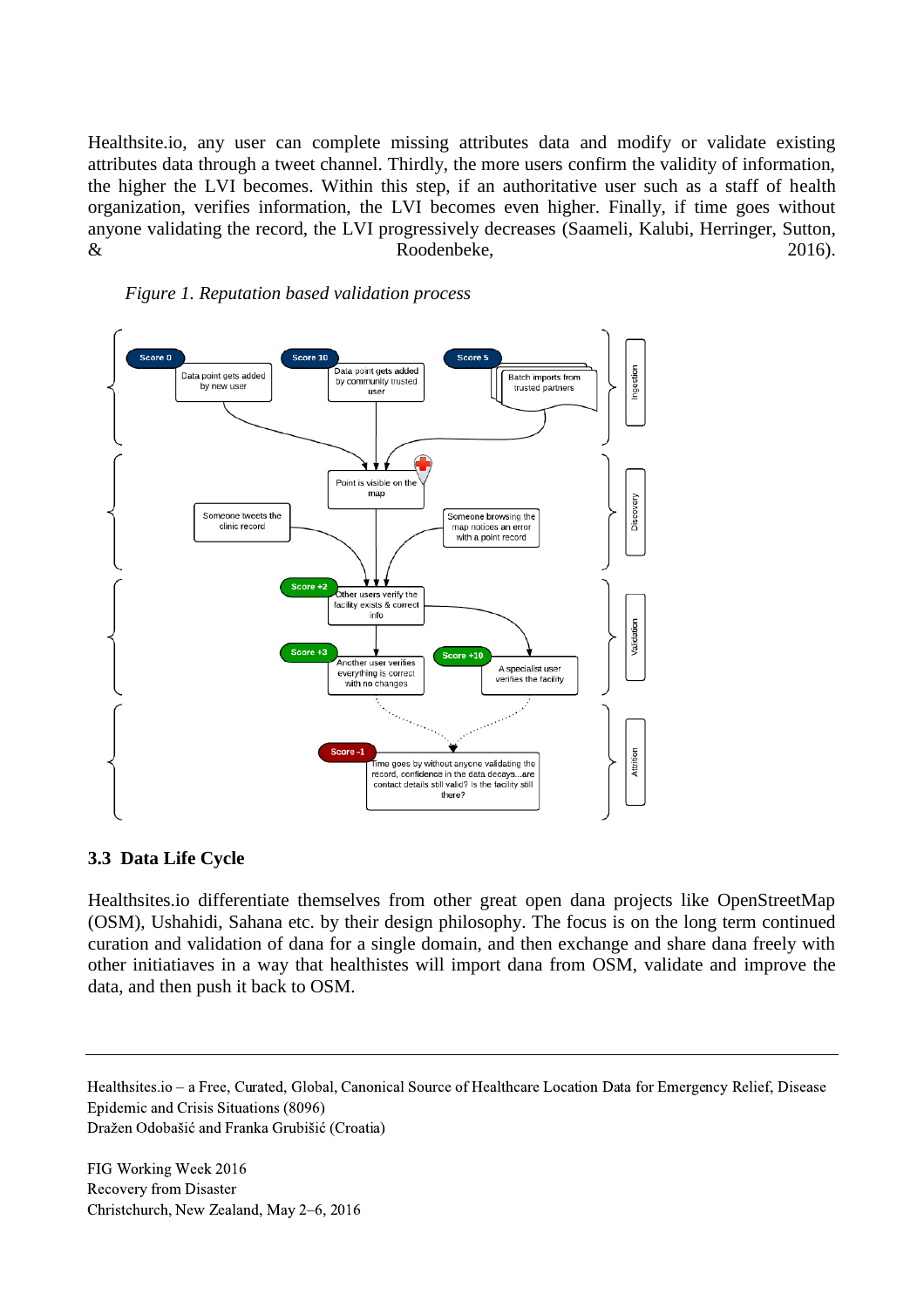There will be a reputation system, where each site is awarded points that speak to the credibility of the given dana at that site. Points will be awarded based on interactions with the site, or lost when no interactions occur for a period od time.

The Healthsite.io project has been designed to have a bottom-up approach of the monitoring and data collection. Indeed, it is OSM community who provides the localisation of health facilities and health workers in the field who provide related attribute information, such as the type of services available. These two sources of data are consolidated in Healthsite.io and data quality verified through the LVI. Once data quality is good enough, data are then sent back to OSM in order to be shared widely through the community of OSM users (Saameli, Kalubi, Herringer, Sutton, & Roodenbeke, 2016).

## **3.4 Design and User Interface**

#### *Figure 2. Collaborative user feedback*



Social authentication backend enables users to login using external services like OpenStreetMap OAuth or Google/Facebook/Twitter/LinkedIN. Authenticated users can make changes to existing, or create new, healthcare location data.

Healthsites.io – a Free, Curated, Global, Canonical Source of Healthcare Location Data for Emergency Relief, Disease Epidemic and Crisis Situations (8096) Dražen Odobašić and Franka Grubišić (Croatia)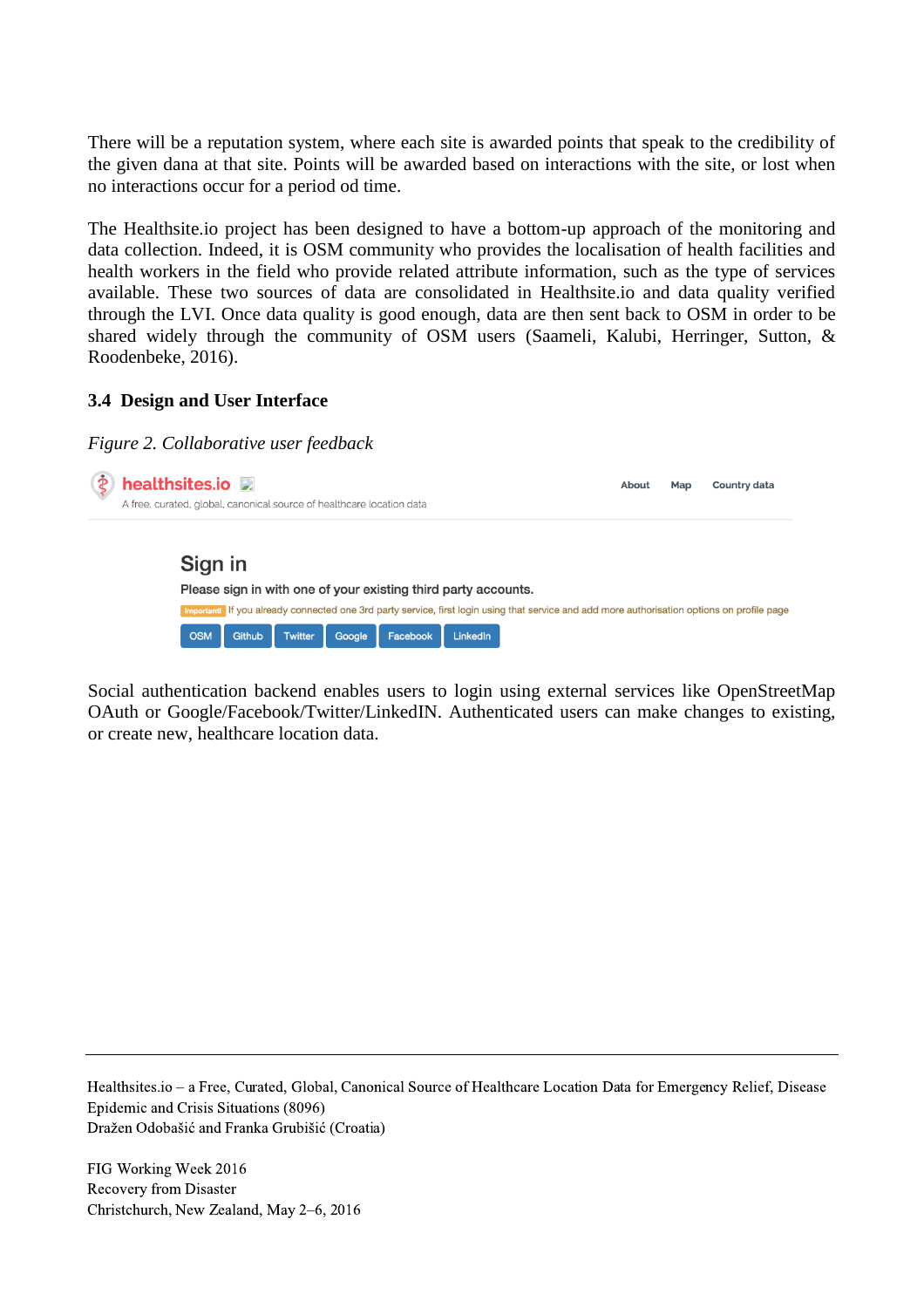

*Figure 3. Logged in Interface*

Logging in brings you to this interface, divided into two main pieces – the left sidebar and the map. On the left sidebar you can use tools such as search or geolocation request, to browse the map the way you want. Also, the key idea of Healthsites.io is written down and explained. Furthermore, you can see the current number of listed Healthsites, as well as the complete list of countries, along with number of sites in the particular country and its completeness.

When signed in, by clicking on *+add new*, you can easily change the Healthsites attributes, as shown on the picture below (Figure 5). By clicking *create*, you save the changes you have made and update the healthsite. You can also share the newest update on Twitter, with an embedded link (*Share*) and post (Figure 4)



Healthsites.io – a Free, Curated, Global, Canonical Source of Healthcare Location Data for Emergency Relief, Disease Epidemic and Crisis Situations (8096) Dražen Odobašić and Franka Grubišić (Croatia)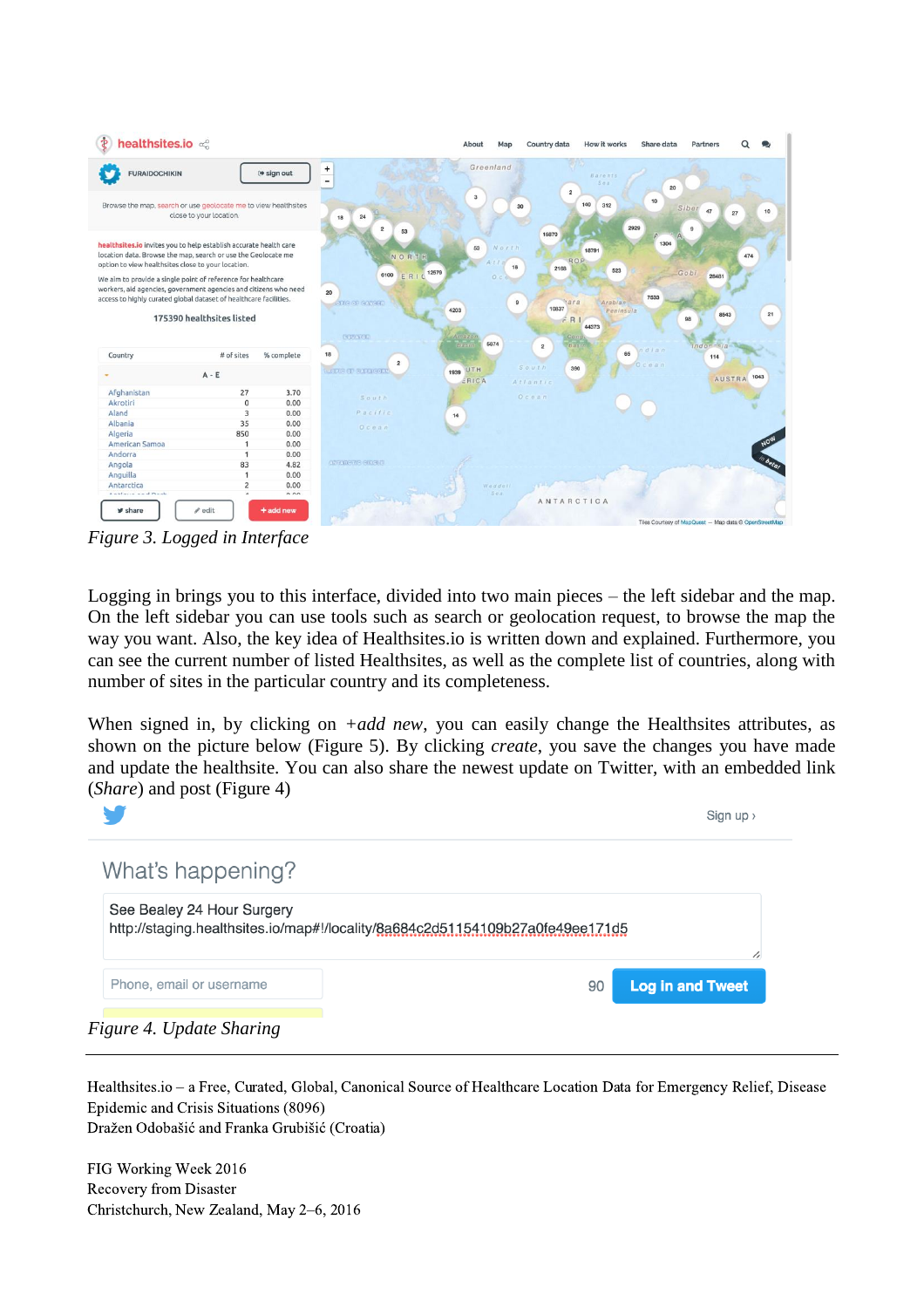

*Figure 5. Updating Attributes*

Click on a particular hospital marker icon loads you this interface, showing all the relevant details and attributes. When some information is needed, the Heading lights up blinking red, luring your attention (Figure 6).<br>  $\oint$  healthsites io  $\oint$ 



*Figure 6. Healthsite Information*

Healthsites.io – a Free, Curated, Global, Canonical Source of Healthcare Location Data for Emergency Relief, Disease Epidemic and Crisis Situations (8096) Dražen Odobašić and Franka Grubišić (Croatia)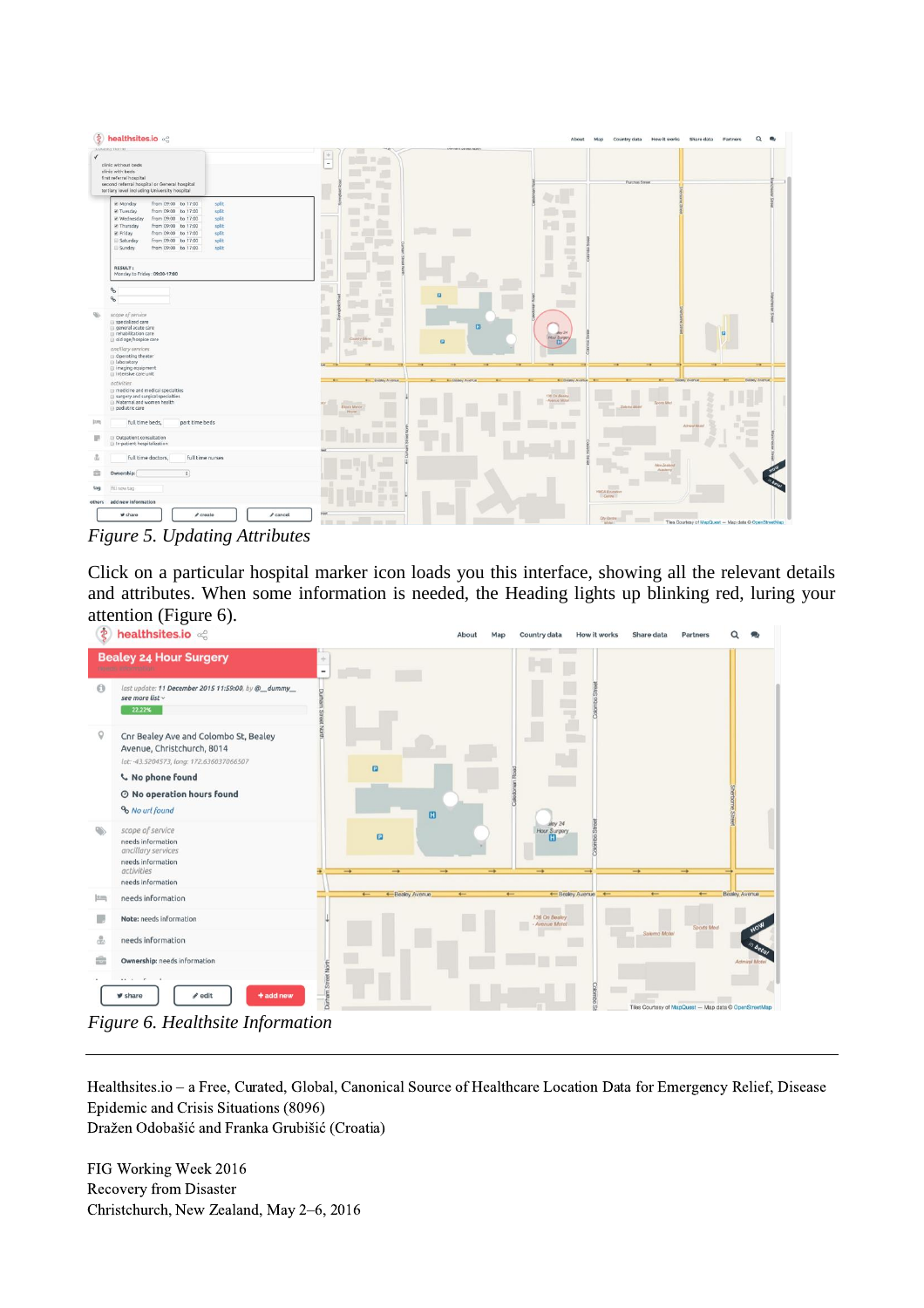The interface is very user friendly, showing you in the progress bar the updating and completeness progress and when the last update was and by whom. Other key information shown in the left sidebar are *Location (Physical Address and lat/long), Contact Number, Working hours, Website, Service, Bed information, Staff, Ownership.*<br> **(3) healthsites.io**  $\leq$ 



*Figure 7. Country Data Information*

When clicking on "Country Data", this interface is loaded (Figure 7). By searching a country name, in this example New Zealand, an interactive bar chart and pie chart are shown, with a total count of Healthsites in that particular country. The data is shown easily and visually pleasant, showing a number of Healthsites per type, varying from Hospitals, Medical Clinics and Orthopedic Clinics in the bar chart; as well as the completeness of attributes in the pie chart, shown in percentage of Complete, Partial and Basic.

## **3.5 Licenses**

## **3.5.1 Data -** Open Database License

The Open Database License (ODbL) is a license agreement intended to allow users to freely share, modify, and use this Database while maintaining this same freedom for others. Many databases are covered by copyright, and therefore this document licenses these rights. Some jurisdictions, mainly in the European Union, have specific rights that cover databases, and so the ODbL addresses these rights, too. Finally, the ODbL is also an agreement in contract for users of this Database to act in certain ways in return for accessing this Database.

## **3.5.2 Code -** Free BSD License

Redistribution and use in source and binary forms, with or without modification, are permitted provided that the following conditions are met:

Healthsites.io – a Free, Curated, Global, Canonical Source of Healthcare Location Data for Emergency Relief, Disease Epidemic and Crisis Situations (8096) Dražen Odobašić and Franka Grubišić (Croatia)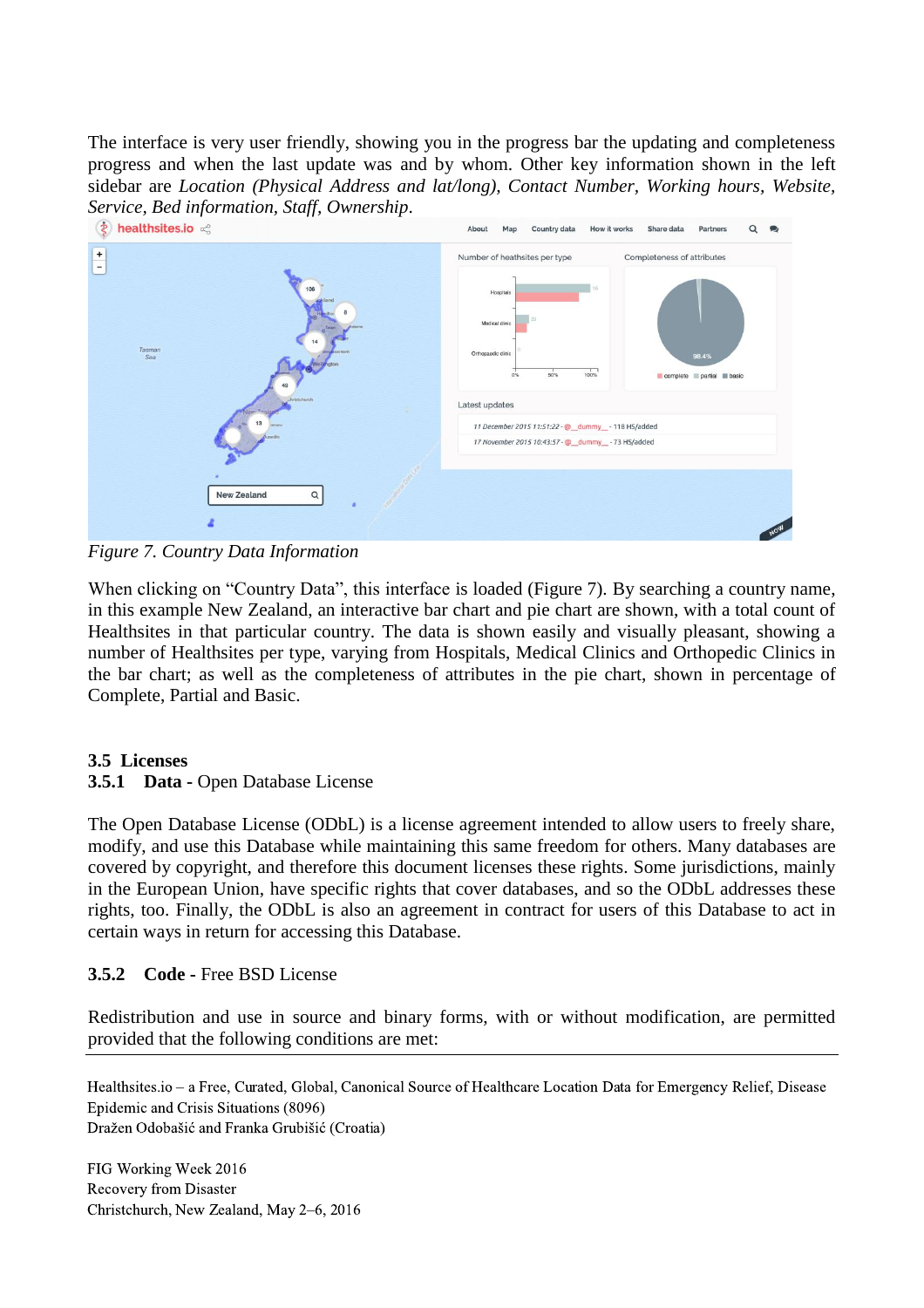- Redistributions of source code must retain the above copyright notice, this list of conditions and the following disclaimer.
- Redistributions in binary form must reproduce the above copyright notice, this list of conditions and the following disclaimer in the documentation and/or other materials provided with the distribution.

**3.5.3 Content -** Attribution 4.0 International

You are free to:

- **Share** copy and redistribute the material in any medium or format
- **Adapt** remix, transform, and build upon the material

for any purpose, even commercially. The licensor cannot revoke these freedoms as long as you follow the license terms.

Under the following terms:

- **Attribution** You must give [appropriate credit,](https://creativecommons.org/licenses/by/4.0/) provide a link to the license, and indicate [if changes were made.](https://creativecommons.org/licenses/by/4.0/) You may do so in any reasonable manner, but not in any way that suggests the licensor endorses you or your use.
- No additional restrictions You may not apply legal terms or technological [measures](https://creativecommons.org/licenses/by/4.0/) that legally restrict others from doing anything the license permits.

**No additional restrictions** — You may not apply legal terms or **[technological measures](https://creativecommons.org/licenses/by/4.0/)** that legally restrict others from doing anything the license permits.

## **4. CONCLUSION**

This project aims to democratize access to health geodata. By enhancing the quality and accessibility of geodata, this project offers several opportunities to achieve social, health and humanitarian impacts in areas where data is scarce. A better knowledge of locations of health facilities and associated services can help to map and identify population underserved by healthcare services (Muenoz & Källestål, 2012) (Blanford, Kumar, Luo, & MacEachren, 2012). Such information can contribute to develop and advocate better evidence-based health policy. It can also help healthcare organizations to better plan their activities, vaccination campaigns based on the correlation between vaccination rate and distance to primary healthcare center (Al-Taiar, Clark, Longenecker, & Whitty, 2010). For relief workers, knowing where the health facilities and associated health service are located are crucial information to know to prepare contingency plans, but also to response promptly and meaningfully during the emergency.

Healthsites.io – a Free, Curated, Global, Canonical Source of Healthcare Location Data for Emergency Relief, Disease Epidemic and Crisis Situations (8096)

Dražen Odobašić and Franka Grubišić (Croatia)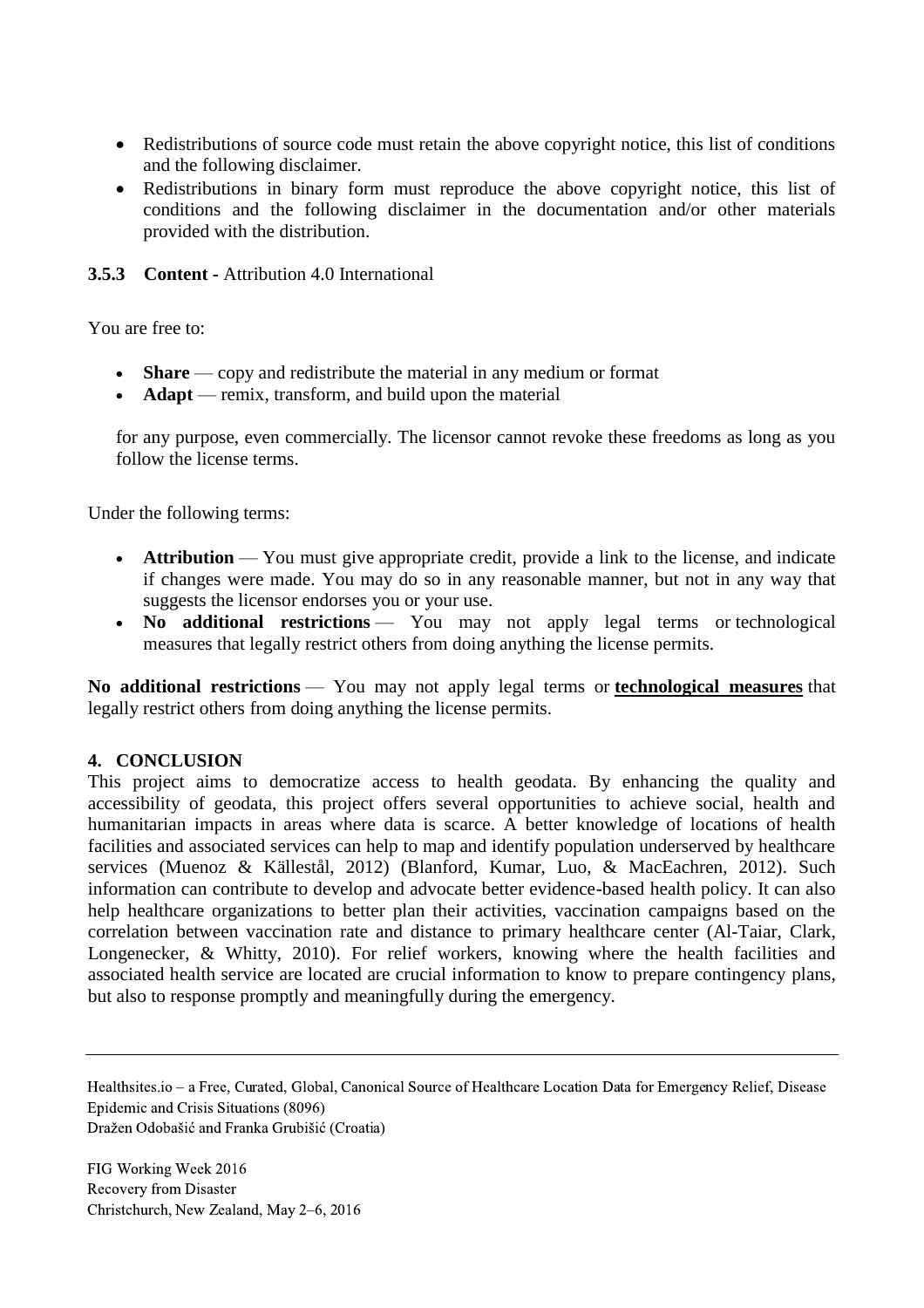Depending on the future contributions of VGI communities and its development, the goal and the capacity of the project to meet its aim – to build global, complete and high quality database of world health relies on it. However, when comparing with other similar VGI initiative, this project has the advantage of having the endorsement of major actors such as Humanitarian OSM team (HOT), the International Committee of the Red Cross (ICRC) and International Hospital Federation (IHF). This support enables a strong promotion among digital humanitarians and health experts.

Finally, the model of Healthsites.io of taking OSM data to enhance its attribute by health experts before exporting back completed and validated data to OSM is a truly innovative approach. It fosters bidirectional exchange between health experts and VGI communities. In addition, it also a new approach to quality issue of attribute data in OSM. If this model proves to be successful, it could be replicated in other essential domain, such water services, where accessibility to detailed and reliable data is much needed for humanitarian operations. This approach would be a new way to maintain updated comprehensive thematic database without having to spend resources usually required for such tasks (Saameli, Kalubi, Herringer, Sutton, & Roodenbeke, 2016).

#### **REFERENCES**

- Turoff, M., Hiltz, S., Bañuls, V., & Van den Eede, G. (2013). Multiple Perspectives on Planning for Emergencies: An Introduction to the Special Issue on Planning and Foresight for Emergency Management. *Technological Forecasting and Social Change*.
- Saameli, R., Kalubi, D., Herringer, M., Sutton, T., & Roodenbeke, E. d. (2016). Healthsites.io: The Global Healthsites Mapping Project. 6.
- Dijkstra, P., Grubišić, F., Leitz, S., Kagerah, S., & Unger, E.-M. (2015). FIG YSN Mapping Response - Contributions for Nepal. *FIG-ISPRS International Workshop Post 2015 Nepal Earthquake*, (p. 8). Kathmandu.

Healthsites.io. (n.d.). *Github.com/healthsites*. Retrieved 2 9, 2016, from Vision: https://github.com/healthsites/healthsites/wiki/Vision

- Resor, E. (2015, 12 10). The Neo-Humanitarians: Assessing the Credibility of Organized Volunteer Crisis Mappers. *Policy and Internet*.
- Haworth, B., & Bruce, E. (2015, 5). A Review of Volunteered Geographic Information for Disaster Management. *Geography Compass, 9*(5), 237-250.
- Goodchild, M. (2007). Citizens as sensors: The world of volunteered geography. *GeoJorunal, 69*(4), 211-221.
- Burns, R. (2014). Rethinking big data in digital humanitarianism: practices, epistemologies, and social relations. *GeoJournal, 80*(4), 477-490.
- Haselkorn, M. &. (2009). The Role of Information and Communication in the Context of Humanitarian Service. *IEEE Transactions on Professional Communication, 52*(4), 325-328.
- Muenoz, U., & Källestål, C. (2012). Geographical accessibility and spatial coverage modeling of the primary health care network in the Western Province of Rwanda. *International Journal of Health Geographics, 40*(11).

Healthsites.io – a Free, Curated, Global, Canonical Source of Healthcare Location Data for Emergency Relief, Disease Epidemic and Crisis Situations (8096)

Dražen Odobašić and Franka Grubišić (Croatia)